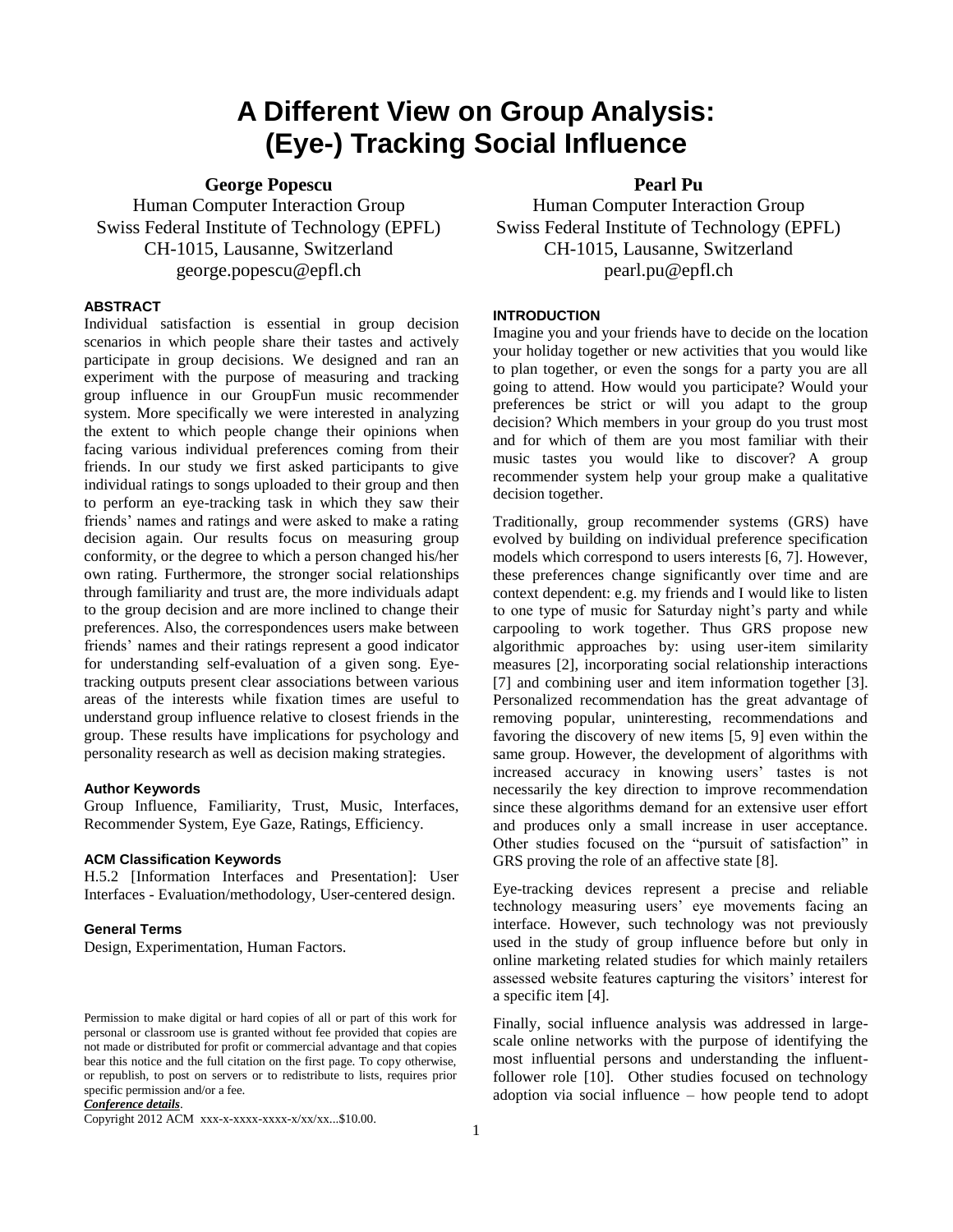new technology given a social pressure [11]. People indeed switch their preference differently when receiving recommendation from friends or other users and, rather than having a fixed preference they conform to the group choice.

To investigate how much friends' ratings influence one's decision we designed an experiment to identify which factors are most influential for individual decision making: is it the "average" group ratings, some members of the group or closest friends? We used GroupFun to display an individual rating interface for participants listening to group songs and give ratings. Then they were asked to restate their preferences through an eye-tracking experiment aimed at collecting users' gaze and fixation times. Our results show that social conformity is dependent on group connectivity and peer pressure thus proving social conformity theory. The influence is stronger groups where participants were most familiar and trusted their friends' tastes. Eye-gaze data confirms that individuals follow other members that they trust most and are most familiar with their preferences.

The rest of the paper is organized as follows. We describe the experiment setup in detail and present the participant's background information. The paper continues by presenting our main research goal before reporting the results of the study. We then discuss the results and their implications and present certain advantages and limitations. Finally, we present our conclusions and ideas for future work.

### **EXPERIMENT DESIGN**

# **Participants**

The study was carried out over a period of 3 weeks and proposed a music incentive. In the first week the two groups used GroupFun to create a group, upload music and give ratings individually, without any group interface and influence. During weeks 2 and 3 eye-tracking experiments were carried out with the purpose of recording users' eyegaze and analyze their new ratings by comparing them with previous ones. The reward that all users received at the end of the study was a collection of all group songs uploaded by all group members. We created an archive for each group and sent the music library to all members of the same group. A total of **19 volunteers** were recruited as participants. **9** users formed the "Cool Party" group while the other **10** friends the "Legendary Party" one. In the first group there were only male participants whereas in the second there were 4 female and 6 male members. Users had 12 different national backgrounds: Switzerland, France, China, India, Russia, Romania, Italy, Turkey, Iran, Germany, Greece, USA and 3 different educational backgrounds: Master, PhD and Post-Doc students.

#### **User Tasks**

Participants were asked to perform the 3 following tasks supposing they would prepare a group party:

- 1. Complete an **online questionnaire** for subjective evaluation of individual familiarity and trust towards other group members;
- 2. Use **GroupFun** to create a group, upload music and give individual ratings to group songs;
- 3. Listen and give ratings to 24 group songs while seeing group interfaces containing group members' names and their ratings while being recorded by an **eye-tracking** device.

Tasks 1 and 2 represented Phase I (Figure 1, in green) and were done by each group during the first week. Task 3 represented Phase 2 (Figure 1, in red) and was done by each group subsequently during weeks 2 and 3.



**Figure 1. Experiment setup**

# **Objectives**

In a social context people adapt their decision to that of the group. We expect that our volunteers will adapt their decision given their group orientation rather that maintaining their strict preferences through ratings. Our main aim is to analyze this group influence, define metrics for analysis and compare different types of users in order to understand which factors produce social alignment and which others push users towards reconfirmation of their preferences. Furthermore we draw correlations between the implicit familiarity and trust network information and explicit eye-tracking data.

#### **Materials**

During Phase I volunteers used an online form to fill in their responses. Then they proceeded to use the GroupFun system $^1$ .

We used the Tobii 1750 eye-tracking device<sup>2</sup> consisting of a monitor with embedded cameras using infrared light to

1

<sup>&</sup>lt;sup>1</sup> <http://grpupc1.epfl.ch/~george/GroupFun/>

 $^{2}$  <http://grpupc1.epfl.ch/~george/Tobii1750.gif>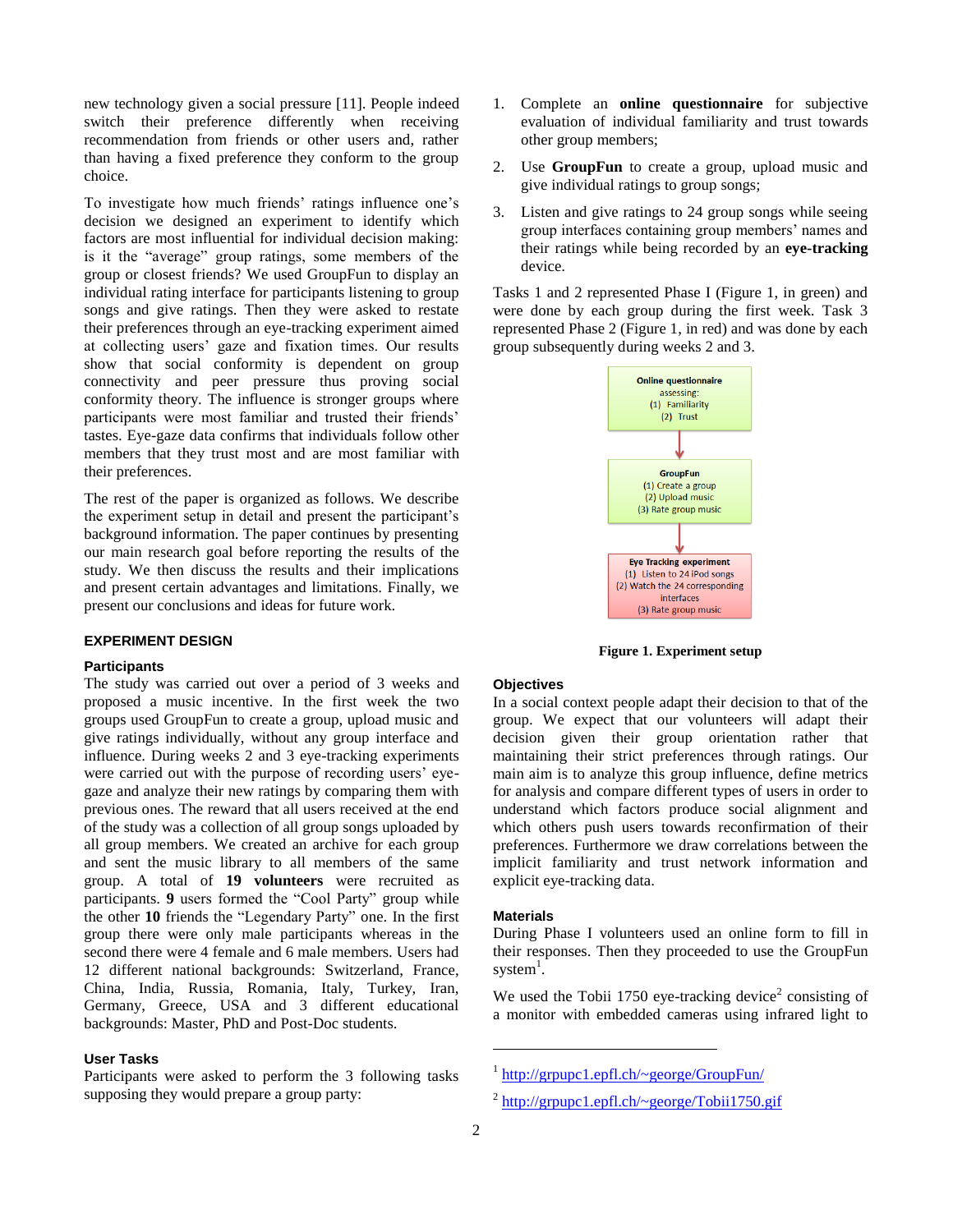capture pupil movement. We attached a desktop computer running Windows XP and the predefined ClearView 2.7.1 software capable of capturing users' eye gaze, display fixation points and generate heat-maps. After an initial calibration for each participant, we asked our users to look at the screen in a natural and comfortable way with the help of a head mount object.

The second device for our experiment was an Apple iPod Shuffle<sup>3</sup> on which we recorded 24 songs played for each group participant in the interface order displayed on the eye tracker.

The two main conditions being investigated are individual preference specification and group influence preference specification.

# **QUESTIONNAIRE**

Before the experiment we asked our participants to fill out an assessment questionnaire. Its completion lasted around 2 minutes per participant. Two variables were analyzed: familiarity and trust. First we asked users: "How much do you know your friends' musical tastes?" and then "How much do you trust your friends (music-wise)?" We hypothesized that people are more inclined to trust others' even though they do not know much of their friends' music tastes in advance. Thus, the music discovery process would allow them to enhance group familiarity and trust.

When analyzing familiarity we noticed two categories of users in both groups: one includes friends which are more isolated and another in which people connect with others and familiarity distribution covers most group members (Figure 2). An alternative visualization graph (Figure 4) uses edge weights and positioning to identify the persons who are more influential in each group. We designed an oriented graph in which the higher the weight given by Pi to Pj the thicker the directed line connecting them.



**Figure 2. Familiarity distribution across group members.**

The second variable we analyzed is trust. The responses submitted by first group members demonstrate that people who know their friends' music tastes trust them more for music recommendation: P1 and P4 trust themselves more than others and trust others' tastes even though they don't know them (Figure  $2 - in$  red). However, members who do

l

not know their friends' tastes are tempted to trust them given their tight social relationships and openness to discover new music: P2 and P3 trust other members' preferences. The trust distribution covers most group members (Figure  $3 -$  in blue). Similar results yield for the second group.



**Figure 3. Trust distribution across group members.**

The directed graphs included in Figure 4 present familiarity (up) and trust (down) networks of the "Cool party" to the left (P1 to P9) and "Legendary party" to the right (P10 to P19). The two graphs show that friends positioned at the center of the graphs are mostly influenced by those who are at the exterior. They take into account their friends' music tastes most. Reciprocally, the participants positioned at the exterior of the trust graph are mostly trusted by others given a large number of weighted edges oriented towards them. We note from the upper-left graph that participants P1 and P4 are only familiar with P3 and P2's music preferences. Conversely, P2 stated that s/he is most familiar with most of his/her friends' tastes.



**Figure 4. Familiarity and trust networks for the 2 groups**

Comparing music familiarity among groups (upper graphs) we note tighter relationships in the second group. Similarly,

<sup>&</sup>lt;sup>3</sup> <http://grpupc1.epfl.ch/~george/iPod%20shuffle.jpg>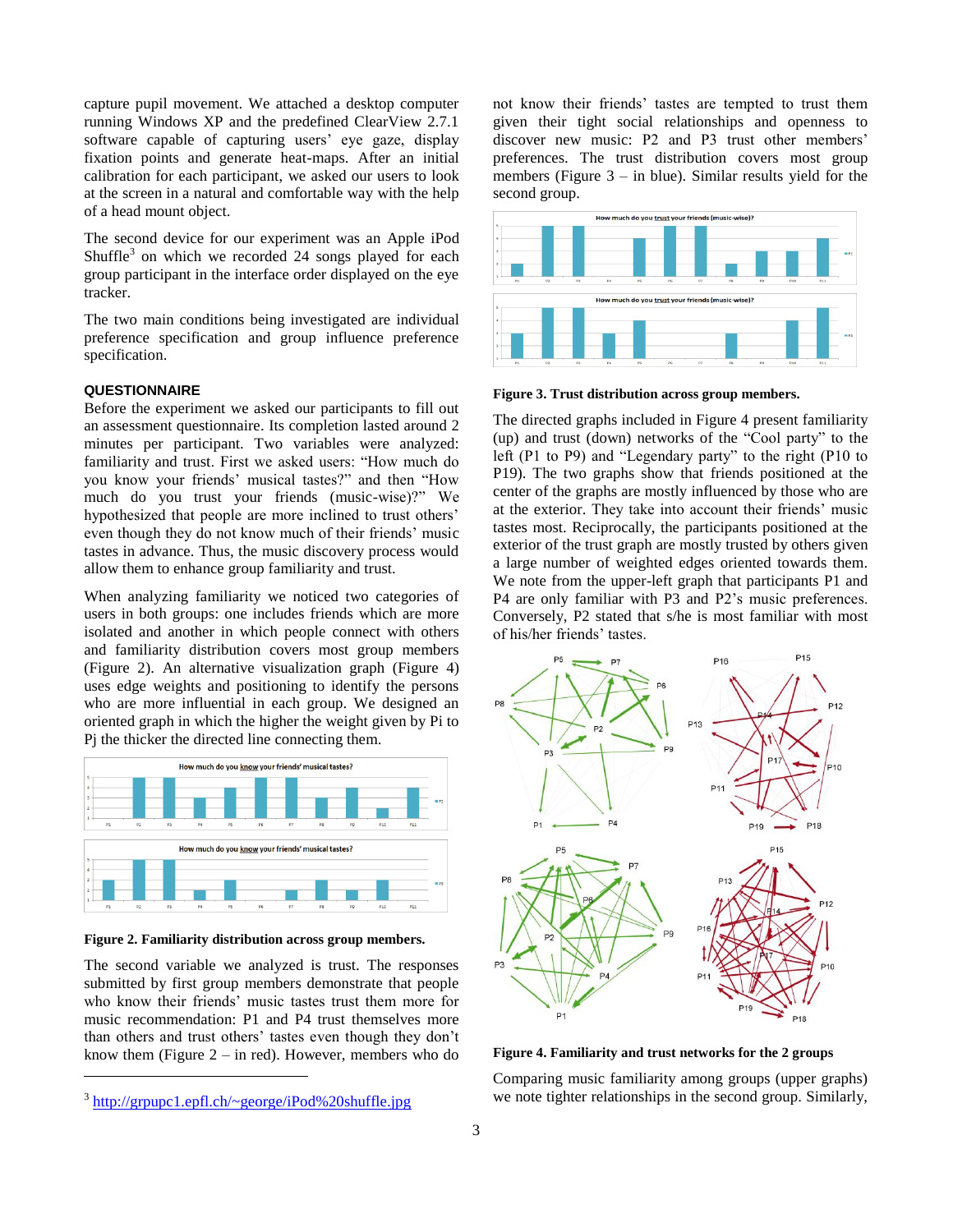trust relationships are stronger given the higher edge-weight density. By looking from up-to-down we remark that trust is determined familiarity since the two upper graphs have sparser relationships that the bottom ones. We interpret this as users are more inclined to trust their friends' music tastes in their group even though they are not necessary familiar with such tastes.

The 4 graphs also allow deriving friendship bounds which are useful for the study of reciprocal relationships among participants. For instance, the edge between P2 and P3 in the upper-left graph corresponds to the same score (5) given by both friends reciprocally as a measure of their familiarity one to another. Similarly the edge between P17 and P18 corresponds to scores of 4 and, respectively 3, between the 2 members. The influential participants are those positioned at the exterior of the graph: most thick arrows are pointed towards them. Their music tastes are best known by others in the group.

Furthermore, in Figure 5 we report that average familiarity per user is less than average trust. This trend can be noticed for most users. For the first group we note an average familiarity of 1.97 (out of 5) for all 9 users compared with an average trust of 2.41. For the second group average familiarity for the 10 users is similar, 1.95 (out of 5) while average trust is higher: 2.64. We observe some individual users for whom trust distinguishes more notably compared with familiarity: the distance between the two is highest such as P4 and P16. Thus, participants are open to discover their friends' music tastes, even though they are less familiar with these tastes which they trust a priori. The correlation between familiarity and trust is 0.600.



**Figure 5. Openness to music discovery**

These results prove to be very useful for the study of human personality and group influence by comparing subjective evaluations, such as the current one, with objective factors, such as the ones that will follow for the eye-tracking experiment.

## **GROUPFUN**

The GroupFun experiment took approximately 2 hour per group. As mentioned before, users connected to the system to create 2 groups: "Cool party" and "Legendary party". The members of the first group contributed with 39 songs while those of the second group with 47 songs: an average of more than 4 songs per user. Given the fact that users did not join and upload songs to GroupFun in the same order, each of them saw a different number of songs available for rating. Thus, the users-ratings matrix follows a pseudotriangular form with the first user rating his/her own songs, the second one his/her and the previous user's songs and the last user seeing all group songs and rating as many as s/he wanted.

Each user submitted a rating from 1 to 5 - 0 meaning that the current user did not submit any rating - to as many songs as s/he wanted. In the first group the 9 users submitted a total of 203 ratings for all 39 songs yielding a group satisfaction index of 3.27 computed as the average amongst all individual preference ratings. Average individual satisfaction shows that most satisfied members are P1, P2, P3, P5 and P6 (in green) in Table I whereas least satisfied are P7 and P8 in Group1 (average rating: 3.27 and 0.437 standard deviation).

#### **Table I. "Cool party" statistics**

| P1 P2 P3 P4 P5 P6 P7 P8 P9               |  |  |  |                              |  |
|------------------------------------------|--|--|--|------------------------------|--|
|                                          |  |  |  | 20 9 19 39 26 9 37 29 16 203 |  |
| 3.3 3.9 3.6 3.2 3.7 3.4 2.5 2.7 3.1 3.27 |  |  |  |                              |  |

In the second group the **10 participants** submitted a total of **189 ratings** for all **47 songs** yielding a higher **group satisfaction** index of **3.57**. The average individual satisfaction shows that most satisfied members are P10, P12 and P13 (in green) in Table II whereas least satisfied are P17 and P19 (average rating: 3.57 and 0.473 standard deviation).

**Table II. "Legendary party" statistics**

|  |  | P10 P11 P12 P13 P14 P15 P16 P17 P18 P19 |  |  |                                          |  |
|--|--|-----------------------------------------|--|--|------------------------------------------|--|
|  |  |                                         |  |  | 9 12 21 16 9 12 13 23 33 41 189          |  |
|  |  |                                         |  |  | 4.1 3.6 4.2 4.4 3.6 3.3 3.2 3 3.3 3 3.57 |  |

#### **EYE TRACKING EXPERIMENT**

We designed our eye-tracking experiment aiming at understanding how people look at their friends' ratings and which type of correspondences they mentally make. During the eye-tracking study (15-20 minutes) each participant went through the following steps:

*Step1*. The experiment's admin first debriefs each participant on the nature of the experiment explaining the main process flow presented in Figure 1 (red box).

*Step2*. The admin assists each participant during the calibration process of the eye tracking system. He then saves the precise calibration data for each user.

*Step3*. The user puts on the iPod headsets and fixates him/her-self in a comfortable position in front of the tracking device. S/he also uses his/her right hand to locate the "forward" and "pause" buttons" on the iPod which are useful to shift to the next song (one button press), fastforward the current one (button pressed) or pause the song when ready.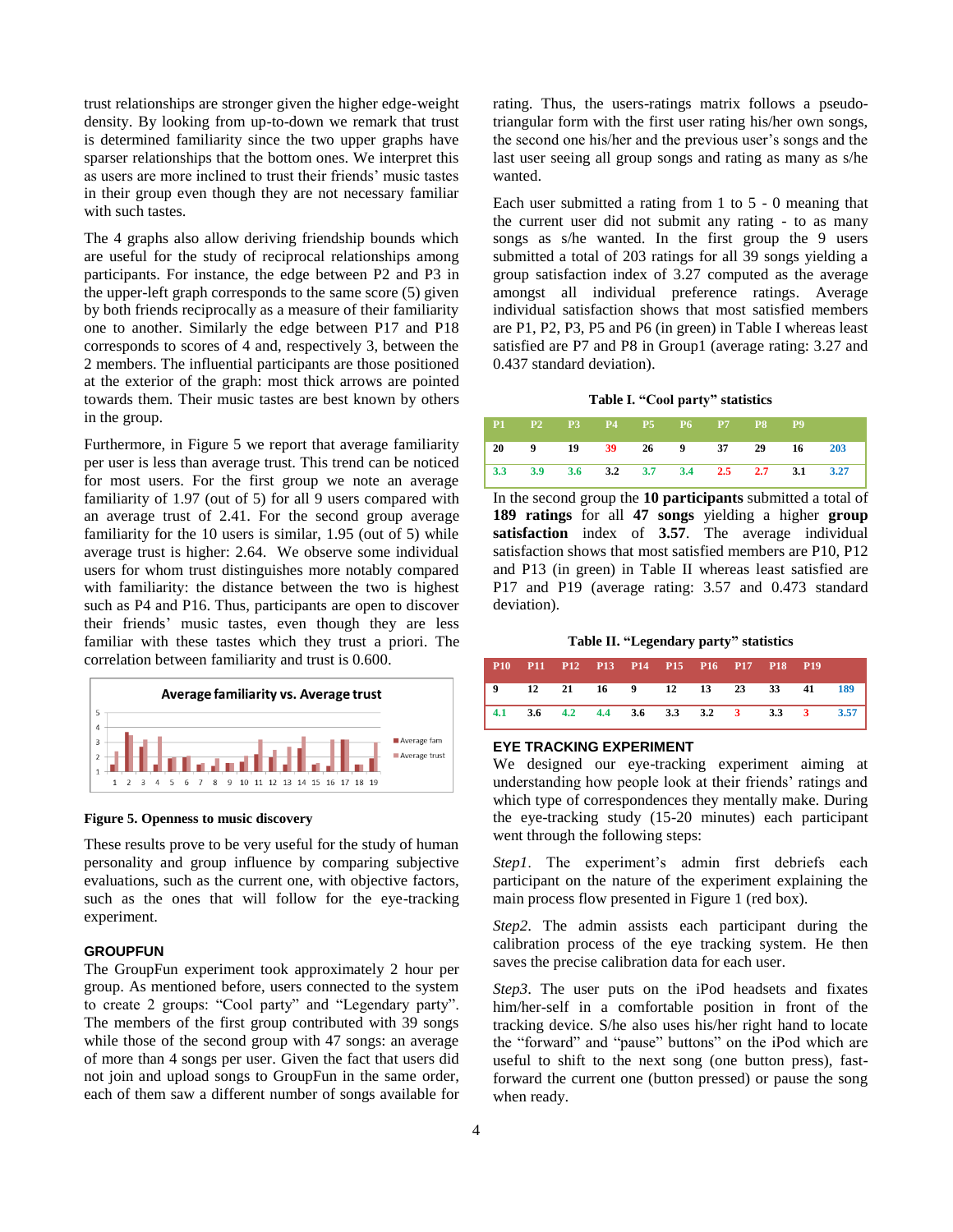*Step4*. Each user listens to one song and sees a corresponding interface at a time. In each interface are presented the title and artist information (at the top), a list of friends' names (to the left) and a list of their ratings (to the right). There are 24 songs on the iPod corresponding to 24 interfaces customized for each user in the sense that each participant sees only the ratings of others and not those of him/her-self. When ready with the song evaluation the participant presses the pause button and verbally transmits a rating from 1 to 5 to the admin. The admin saves the rating and the participant proceeds to the next song by clicking on the "forward" button and any keyboard key on the computer controlling the eye-tracker.

*Step5*. To conclude the study, the admin collects general comments through open discussions with each participant in order to assess the user's overall perception of the experiment.

#### **Interfaces**

There are few observations we need to make about our experiment. First, it is tailored for each user considering personalized interfaces for each participant. Thus, we had to eliminate the current participant's name from the list and update all other interfaces with his/her friends' names. Furthermore, we consider 8 interfaces corresponding to all remaining group members, 8 with closest 5 friends and the last 8 interfaces with 2 closest friends. Each of the last 16 interfaces was adjusted by the trust values extracted from the online questionnaire.

The interface from Figure 6 contains a random list of first names and family names replacing real participants' names and generated with the purpose of showing the reader a clear display of information which our participants saw on their screens. Thus each participant in the first group saw first 8 interfaces of 8 friends remaining in the group whereas each participant in the second group saw 8 interfaces with 9 remaining friends and their ratings.

The 24 interfaces were conceptualized as follows:

- 1. First group of 8: all remaining group members
- 2. Second group of 8: 5 closest friends
- 3. Third group of 8: 2 closest friends

Furthermore, we split each of the 8 into:

- 1. Controversial: highest standard deviation of ratings
- 2. Non-controversial: lowest standard deviation of ratings

We also arrange each next 2 interfaces by trust, displaying the most trusted friends in order, from highest trust to lowest, in the left column with names, and by familiarity, sorting users by their rating and display them from highest to lowest rating.

We divide all interfaces into 3 areas of interest (AOIs):

1. AOI Song: the grey rectangle at the top

- 2. AOI Users: the left part containing user names
- 3. AOI Ratings: the right part containing user ratings



#### **Figure 6. Examples of eye-tracking type interfaces**

For each interface the eye-tracking system provides as output the fixation-point representation in Figure 7 - we erased participants' names from AOI Users in the left handside of the image. The blue circles represent the main fixation points that the eye-tracker detected, the blue lines represent the eye's movements from one element to the next and the numbers inside the circles represent milliseconds of each fixation. Thus this graphic schema is a powerful representation for: (1) extracting both fixation times for each of the areas of interest through which we detect users that are most influential for each participant and (2) study fixation directions: parallel lines (between AOIs) correspond to the fact that participants associate their friends with their ratings whereas vertical lines (within AOIs) denote the fact that users are in search of either user or rating information which is not coupled: user-rating.



**Figure 7. Fixation-point map as eye-tracking output**

An extensive dataset containing fixation points (measured in seconds) was collected from the study of the 19 participants x 24 interfaces = **456 images**. We collected the total time corresponding to each user-name and rating for each of the three AOIs and for each participant. A summary is presented in Table III with the following abbreviations: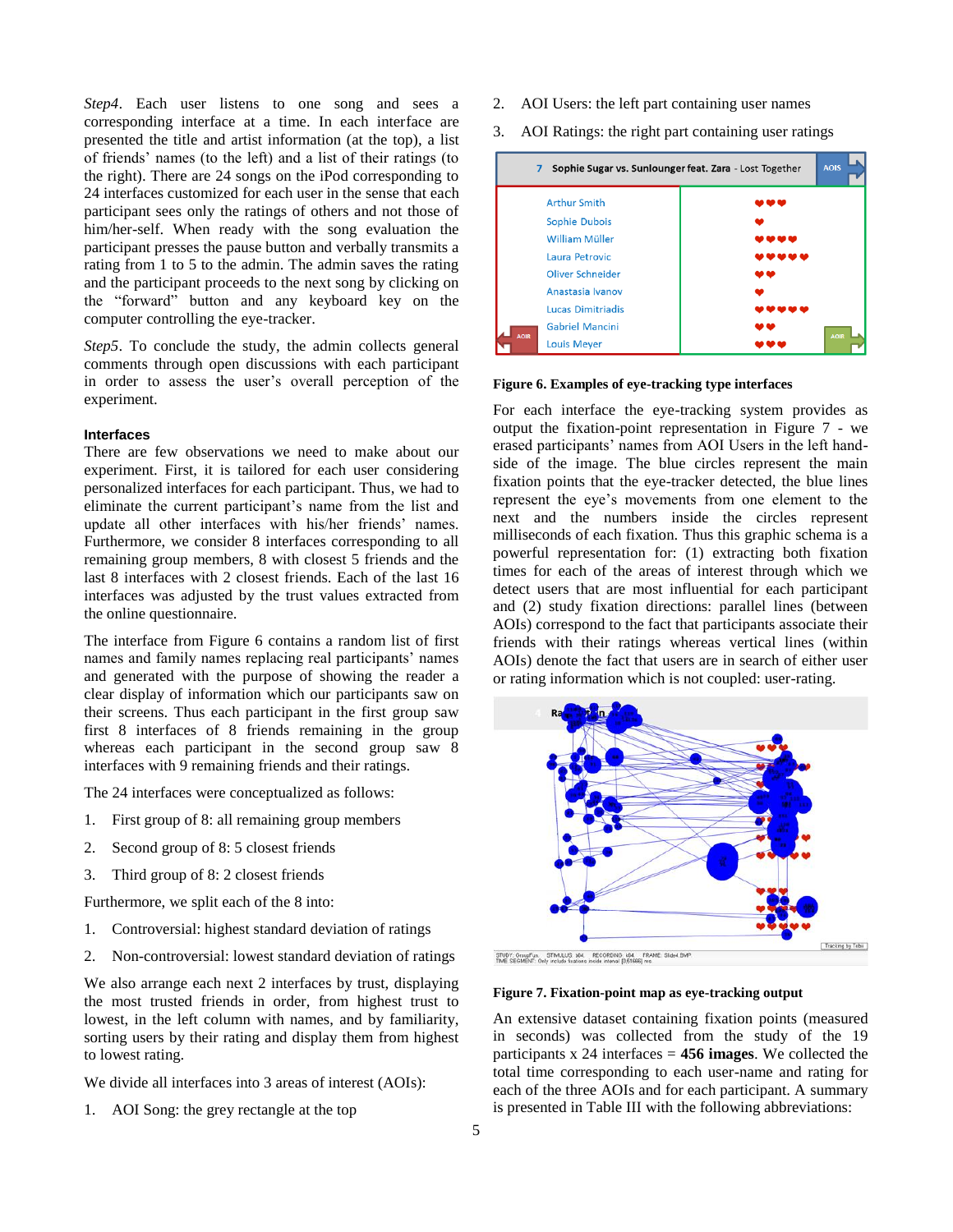- TTI = Total Time Indicated
- TTC = Total Time Computed
- AOIS = Area Of Interest Songs
- AOIU = Area Of Interest Users
- AOIR = Area Of Interest Ratings

The proportion between TTC and TTI gives the eyetracker's efficiency for each group: 84% for Group1 and 83% for Group2. Each song received a different sight attention from all members – respective watching times for Group1 for the last 8 songs are listed in Table III below. We report that some songs, such as S18 and S22, have as much as 3 times more watching time than others, such as S17. Given that the number of displayed users for all 8 songs was 2, we formulate the following possible explanations: either the users did not know the respective songs and discovered it while listening or they enjoyed it more than others and wanted to continue listening.

**Table III. Time view-statistics expressed in seconds per Group, AOI and number of users**

| Group              | <b>TTI</b>     | <b>TTC</b> | <b>AOIS</b> | <b>AOIU</b> | <b>AOIR</b> |
|--------------------|----------------|------------|-------------|-------------|-------------|
| Group1             | 4867.5         | 4080.7     | 1536.7      | 1382        | 1161.8      |
|                    | 8/9            | 1642.1     | 386.6       | 640         | 615.5       |
|                    | 5              | 1284.7     | 543.8       | 406.9       | 334         |
|                    | $\mathfrak{D}$ | 1153.9     | 606.3       | 335.3       | 212.3       |
| Group <sub>2</sub> | 6436.8         | 5336.4     | 1517.4      | 2188.9      | 1630.1      |
|                    | 8/9            | 1793.5     | 274.6       | 891.7       | 627.2       |
|                    | 5              | 1872.4     | 464.7       | 786.5       | 621.2       |
|                    | 2              | 1670.5     | 778.1       | 510.7       | 381.7       |

Several preliminary conclusions yield from the table:

- 1. Overall, for all interfaces, participants spent about the same amount of time on all 3 AOIs;
- 2. For all friends, users of both groups looked mostly at the AOIU, then at their ratings and finally at the songs name;
- 3. For 5 closest friends the situation is different per group. The first group looked mostly at AOIS and least at AOIR, thus users being least influenced, while for the second group users looked mostly at AOIU, then their ratings and finally AOIS being mostly influenced.
- 4. For 2 closest friends, participants from both groups looked most at the song's name and artist, then at their

friends and finally at their ratings. This suggests that they were least influenced. However, since the interface area was reduced in size it is somehow natural that they looked less than before at these last two AOIs.

We use the Chi-Square statistical test whether actual data differ from a random distribution and compares the counts of categorical responses for the "8/9", "5" and "2" closest friends groups between the 3 independent groups: AOIS, AOIU and AOIR. We obtain very low p-values for all both groups and 3 conditions:  $p_AOIS_1 = 1.365E-11$ , p\_AOIU\_1 = 1.181E-24, p\_AOIR\_1 = 1.085E-48, p\_AOIS\_2 = 2.667E-34 and p\_AOIR\_2 = 0.001. Thus, the probability that participants rated randomly is almost 0.

#### **RESULTS**

By comparing the two groups we note that the network structure is strongly correlated with eye-tracking parameters.

# **Time in AOIs**

We observe that members in Group2 are more connected than members in Group1: familiarity and trust network are denser as it is inferred from Figure 4. For all interfaces and any number of friends, users in Group2 looked less at AOI Songs and spent more time by looking at AOI Users and AOI Ratings: 38% vs. 28% for all interfaces, 24% vs. 15% for all friends, 42% vs. 25% for closest 5 friends and 53% vs. 47% for closest 2 friends. This implies that they were more interested in seeing and analyzing their friends' ratings than members in the first group. So, this observation can be summarized as follows: the more connected a group is (through familiarity and trust) the more interested its members are to discover other friends' music preferences.

The results also show that, within group, participants looked less at AOI Songs for the first 8 interfaces, i.e. when all other members and their ratings where displayed. This is an expected behavior since the most information was included in the first part of the experiment and users needed more time to scan through the names and ratings.

Another important result is that for the interfaces containing 2 closest friends, participants in both groups split approximately at half the time they looked at song's name and artist (grey rectangle in Figure 6) vs. all other information: 53% for Group1 and 47% for Group2 for AOI Songs.

#### **Eye Gaze**

Now, we compare the time in AOI Users with the time in AOI Ratings within group. Over all interfaces time in AOI Users is longer than time in AOI Ratings as follows: 34% vs. 28% overall, 39% vs. 37% for all friends, 32% vs. 26% for closest 5 friends and 29% vs. 18% for closest 3 friends.

The relative percentage difference between AOI Users and AOI Ratings is less for all 8 friends in Group1 and for 2 closest friends in Group2. Turning back to the network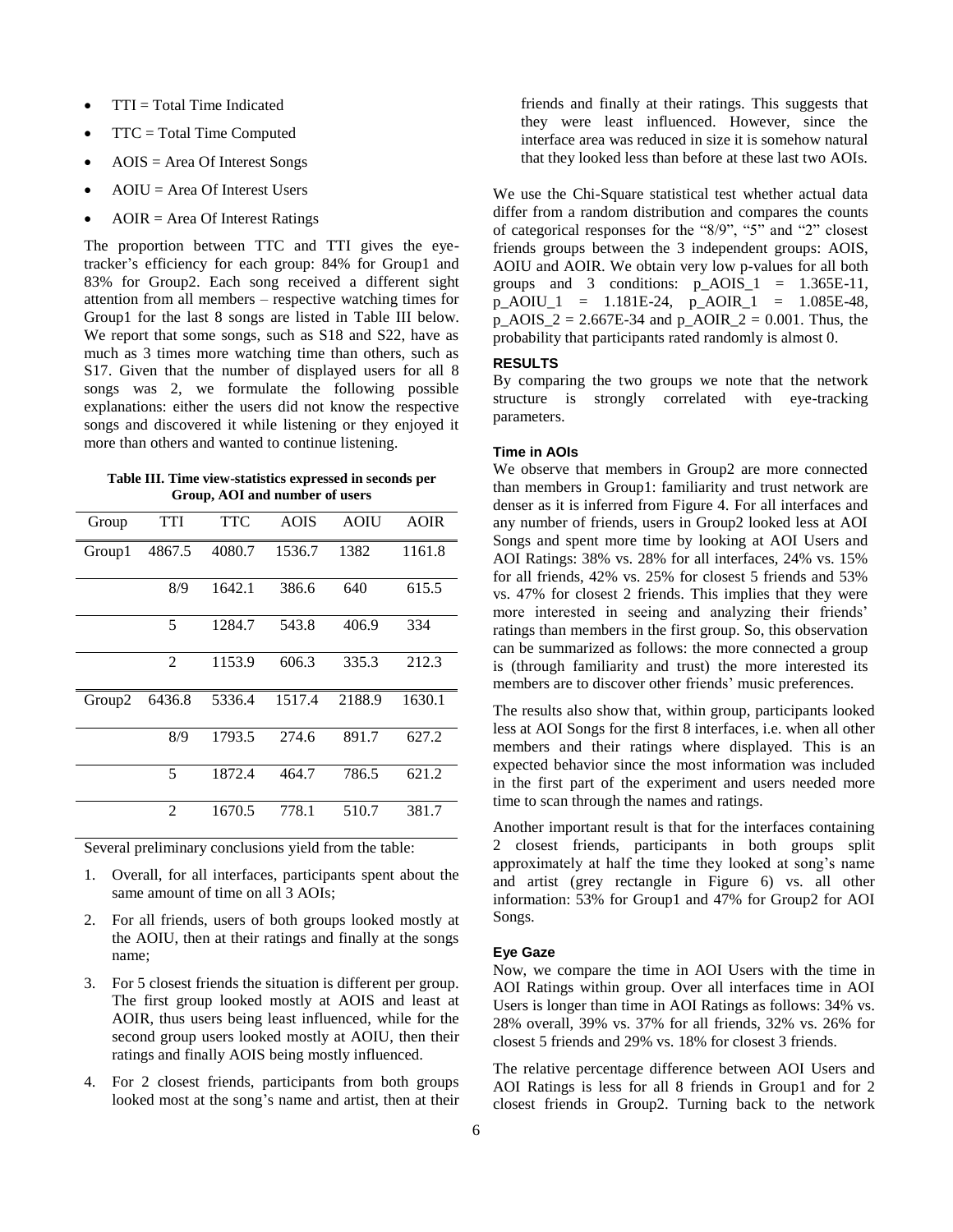structure we find this result very encouraging. We explain it by the fact that the more distant the relationship between users is (Group1) the more they are inclined to look at the whole list of friends rather than drawing correspondences between friends and ratings.

To understand this group phenomenon in more detail we searched into more details about the eye gaze of each member (Figure 8). We observe that in the first group the total time in AOI Users and AOI Ratings is, on average, equally distributed between the two for all 8 users with correspondences between some users and their ratings. The same phenomenon is observed in the second group for the 2 closest friends.



**Figure 8. Participant eye-gaze**

As it can be inferred from both figures there are two types of correspondences or saccades which help understand the importance of information displayed to each participant through an objective measurement: horizontal lines – between users (left) and their ratings (right) – and vertical lines – within AOI Users or AOI Ratings.



**Figure 9. Clear eye-gaze patterns**

In Figure 9 are presented clear horizontal correspondences between users and their ratings. Out of the entire number of users displayed to the left the current participant looked at only 5 and draw associations with their ratings in evaluating

his/her own rating. Another result noted from the figure is that participants skipped some rating information more than they skipped name information: vertical lines are denser in the left side than in the right side but the focus corresponds to the horizontal lines which are clearly marked.

Not only that we obtained a very good eye-tracking movement recognition and fixation times but also most of the outputs were similar to those from Figure 9. However, not all eye gaze patterns were very clear. We noticed some outputs in which users looked: (1) mostly (90% of the time or more) at the song's name, (2) from top to bottom on both users and ratings columns and draw few associations and (3) had a non-uniform, even chaotic, gaze skimming from one corner of the interface to the next (Figure 10).

We notice that fixation times do not correspond well to the names on the left and corresponding lines are non-horizontal but skewed. Furthermore, in this case we state that the participant combined the 3 AOIs drawing associations from AOI Song to AOI Users (top names) and from AOI Song to AOI Ratings (middle and bottom hearts) which is undesired for a clear evaluation. Here we cannot conclude anything about group influence for any of the members on the left but can only use the fixation times for each of the 3 AOIs.



**Figure 10. Unclear eye-gaze patterns**

#### **Group vs. Individual Interface**

Not only that the "group" interfaces that we designed helped us record fixation times and understand the meaningful information per participant but they also proved to increase group satisfaction for both groups.

#### **Preference Correlation**

We used the Pearson correlation index to determine the users who are closest to each other preference-wise, where r represents the individual rating for each of the 24 songs. Largest correlation values are marked in bold in Table IV for each participant. We mapped this with the familiarity and trust network to observe if subjective familiarity corresponds with objective ratings.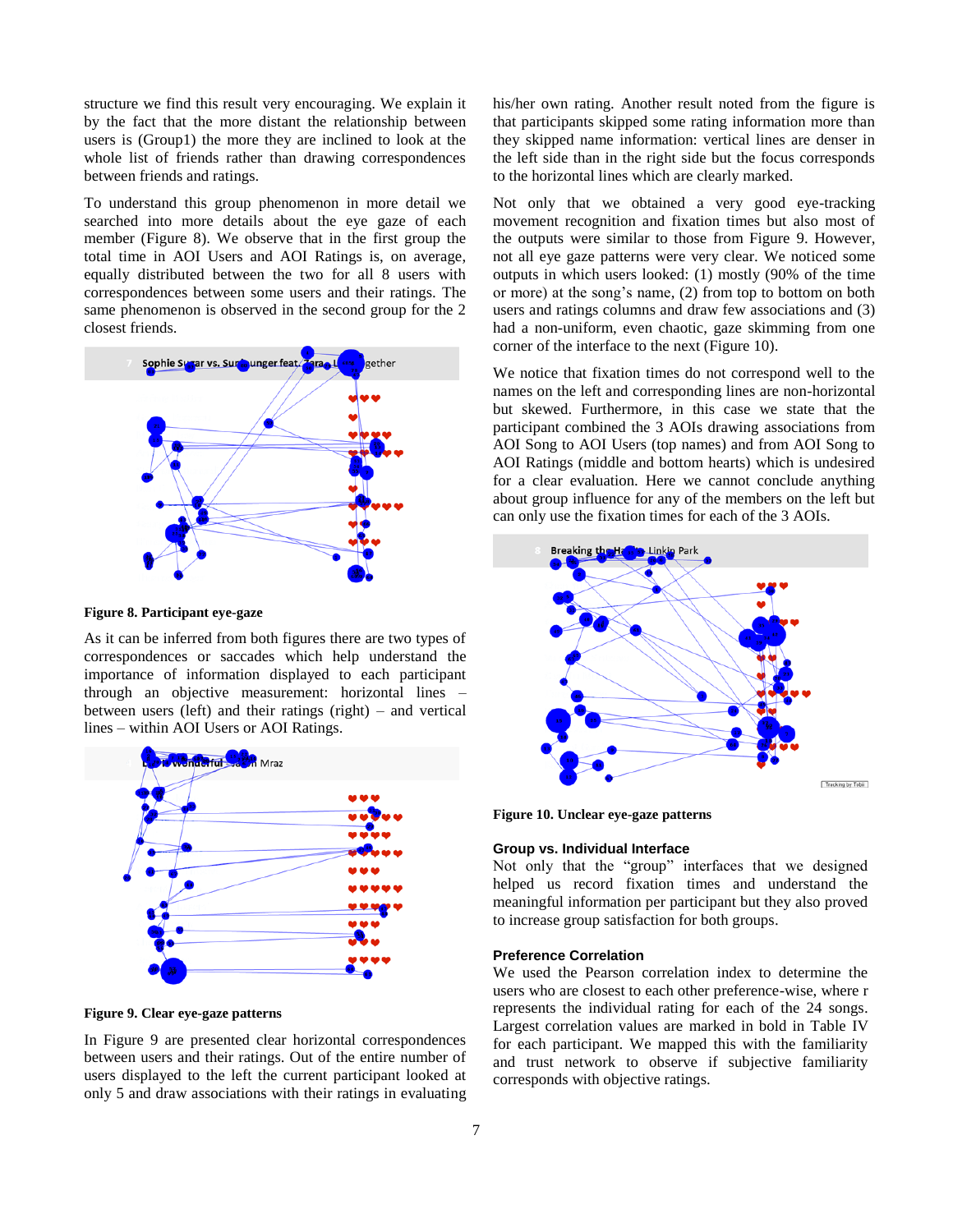In the first group, P1 thinks is closest to P4 but the ratings show him/her closest to P8. Reciprocally, P4 thinks to be closest to P1 but rating correlations prove him/her to have closest tastes to P9. Another case shows P7 to know most P5 and P9's music tastes. Once again the correlation coefficient shows that s/he likes music similar to P8.

In the second group P19 is the "standard" rating reference for all other members. P11, P13, P14, P16, P17 and P18 all have highest rating correlation with P19. Furthermore, P18 and P19 stated to have known each-others' preferences the most. Another interesting result is that P12 knows P15's tastes and these tastes are also highly correlated (0.6).

**Table IV. Pearson correlation index**

|                |              | $P1   P2   P3   P4   P5   P6   P7   P8   P9$ |   |                                      |                     |                                             |          |               |          |
|----------------|--------------|----------------------------------------------|---|--------------------------------------|---------------------|---------------------------------------------|----------|---------------|----------|
| P <sub>1</sub> | $\mathbf{1}$ |                                              |   | $-0.4$ 0.3 0.3 -0.5 -0.1 0.2 0.7 0.4 |                     |                                             |          |               |          |
| P <sub>2</sub> |              | $\mathbf{1}$                                 |   | $0.2$ -0.1 0.7 0.3 0.1 -0.5 -0.7     |                     |                                             |          |               |          |
| <b>P3</b>      |              |                                              | 1 |                                      | $0.1 \, 0.2 \, 0.5$ |                                             | $\Omega$ | $\vert$ 0.1   | $\theta$ |
| <b>P4</b>      |              |                                              |   | 1                                    |                     | $-0.2 - 0.3$                                | $\theta$ | $0.2 \, 0.4$  |          |
| <b>P5</b>      |              |                                              |   |                                      | 1                   | $\vert 0.2 \vert \vert 0.2 \vert$ -0.6 -0.5 |          |               |          |
| <b>P6</b>      |              |                                              |   |                                      |                     | 1                                           | $\bf{0}$ | $-0.2$ $-0.2$ |          |
| P7             |              |                                              |   |                                      |                     |                                             | 1        | 0.2           | $\Omega$ |
| P <sub>8</sub> |              |                                              |   |                                      |                     |                                             |          | 1             | 0.6      |
| P9             |              |                                              |   |                                      |                     |                                             |          |               |          |

# **P10P11P12 P13 P14P15P16P17P18 P19**

| <b>P10</b>      | 1 | $0.2 \,   0.4$ |          |          |     | $\overline{0.3}$ $\overline{0.2}$ -0.2 -0.2 $\overline{0.3}$ $\overline{0.5}$ $\overline{0.2}$ |          |            |                     |                  |
|-----------------|---|----------------|----------|----------|-----|------------------------------------------------------------------------------------------------|----------|------------|---------------------|------------------|
| <b>P11</b>      |   | 1              | $\theta$ | 0.41     |     | 0.5 0.2 0.1 0.2 0.4 0.6                                                                        |          |            |                     |                  |
| P <sub>12</sub> |   |                | 1        | $\theta$ |     | $0.1 \,   \, 0.6 \,   \, -0.3 \,   \, 0.1 \,   \, 0.4 \,   \,$                                 |          |            |                     | 0.4              |
| P <sub>13</sub> |   |                |          | 1        | 0.4 | $\theta$                                                                                       | $\theta$ | 0.1        | 0.4                 | $\overline{0.7}$ |
| P <sub>14</sub> |   |                |          |          | 1   | 0.2                                                                                            | 0.1      | $-0.2$ 0.4 |                     | $\overline{0.5}$ |
| P <sub>15</sub> |   |                |          |          |     | 1                                                                                              |          |            | $-0.2$ -0.2 0.4 0.3 |                  |
| P <sub>16</sub> |   |                |          |          |     |                                                                                                | 1        | $\theta$   | $-0.3$ 0.6          |                  |
| P <sub>17</sub> |   |                |          |          |     |                                                                                                |          | 1          | $\theta$            | 0.7              |
| <b>P18</b>      |   |                |          |          |     |                                                                                                |          |            | 1                   | 0.7              |
| P <sub>19</sub> |   |                |          |          |     |                                                                                                |          |            |                     | 1                |

#### **Group Influence Index**

We computed a normalized group influence index per participant measuring the difference in ratings s/he submitted while being exposed to the individual interface vs. the group interface.

For each group member we compute an average rating for the GroupFun experiment in Phase I as a measure of individual satisfaction (Equation 2). We normalize this by the number of rated songs (j) since this number is different among users.

$$
satisfaction_i = \frac{\sum_{i,j} r_{ij}}{j(i)}, \forall i \in U, j(i) \in R
$$
 (1)

We compute the signed difference and absolute difference between the two arrays of ratings to determine the number of positive: "+" (increase), negative: "-" (decrease) and neutral: "0" (same), where the first ratings are for the individual condition and the stared ratings are for the group.

$$
\Delta_i = \sum_{i,j} \left| r_{ij} - r_{ij}^* \right|, \forall i \in U, j(i) \in R \tag{2}
$$

$$
\varepsilon_i = \sum_{1..j} r_{ij} - r_{ij}^*, \forall i \in U, j(i) \in R
$$
\n(3)

## **Table V. Rating change statistics**

|                 | j              | $\ddot{}$                |                | $\bf{0}$       | $\Lambda$      | ε                | $\mathbf c$    |
|-----------------|----------------|--------------------------|----------------|----------------|----------------|------------------|----------------|
| <b>P1</b>       | 17             | 8                        | 6              | 3              | 21             | 7                | 82.35          |
| P <sub>2</sub>  | $\overline{7}$ | $\overline{0}$           | $\overline{0}$ | $\overline{7}$ | $\overline{0}$ | $\boldsymbol{0}$ | $\overline{0}$ |
| P <sub>3</sub>  | 16             | 5                        | $\overline{c}$ | 9              | 9              | 3                | 43.75          |
| <b>P4</b>       | 24             | 10                       | $\overline{7}$ | $\overline{7}$ | 29             | 5                | 70.83          |
| P <sub>5</sub>  | 23             | $\boldsymbol{0}$         | $\overline{c}$ | 21             | $\overline{2}$ | $-2$             | 8.69           |
| P6              | 8              | $\mathbf{1}$             | $\mathbf{1}$   | 6              | $\overline{c}$ | $\boldsymbol{0}$ | 25.00          |
| P7              | 21             | 8                        | 3              | 10             | 16             | 10               | 52.38          |
| P <sub>8</sub>  | 21             | 5                        | $\overline{c}$ | 14             | 7              | 3                | 33.33          |
| P <sub>9</sub>  | 14             | $\overline{\mathcal{L}}$ | $\overline{c}$ | 8              | 7              | 3                | 42.86          |
| P <sub>10</sub> | $\overline{7}$ | $\overline{2}$           | $\mathbf{1}$   | $\overline{4}$ | 6              | $\boldsymbol{0}$ | 42.86          |
| P11             | 9              | $\mathbf{1}$             | $\overline{3}$ | 5              | 4              | $-2$             | 44.44          |
| P <sub>12</sub> | 14             | $\mathbf{1}$             | $\overline{4}$ | 9              | 5              | $-3$             | 35.71          |
| P <sub>13</sub> | 11             | 5                        | $\overline{0}$ | 6              | 8              | 8                | 45.45          |
| P <sub>14</sub> | $\overline{7}$ | $\mathbf{1}$             | $\overline{c}$ | 4              | $\overline{4}$ | $-2$             | 42.86          |
| P <sub>15</sub> | 9              | 3                        | $\overline{2}$ | $\overline{4}$ | 6              | $\overline{2}$   | 55.56          |
| P <sub>16</sub> | 11             | $\overline{c}$           | 6              | 3              | 11             | $-5$             | 72.73          |
| P17             | 13             | 2                        | $\overline{7}$ | $\overline{4}$ | 20             | $-14$            | 69.23          |
| P <sub>18</sub> | 17             | 2                        | $\overline{3}$ | 12             | 5              | $-1$             | 29.41          |
| P <sub>19</sub> | 22             | 3                        | 11             | 8              | 16             | $-8$             | 63.64          |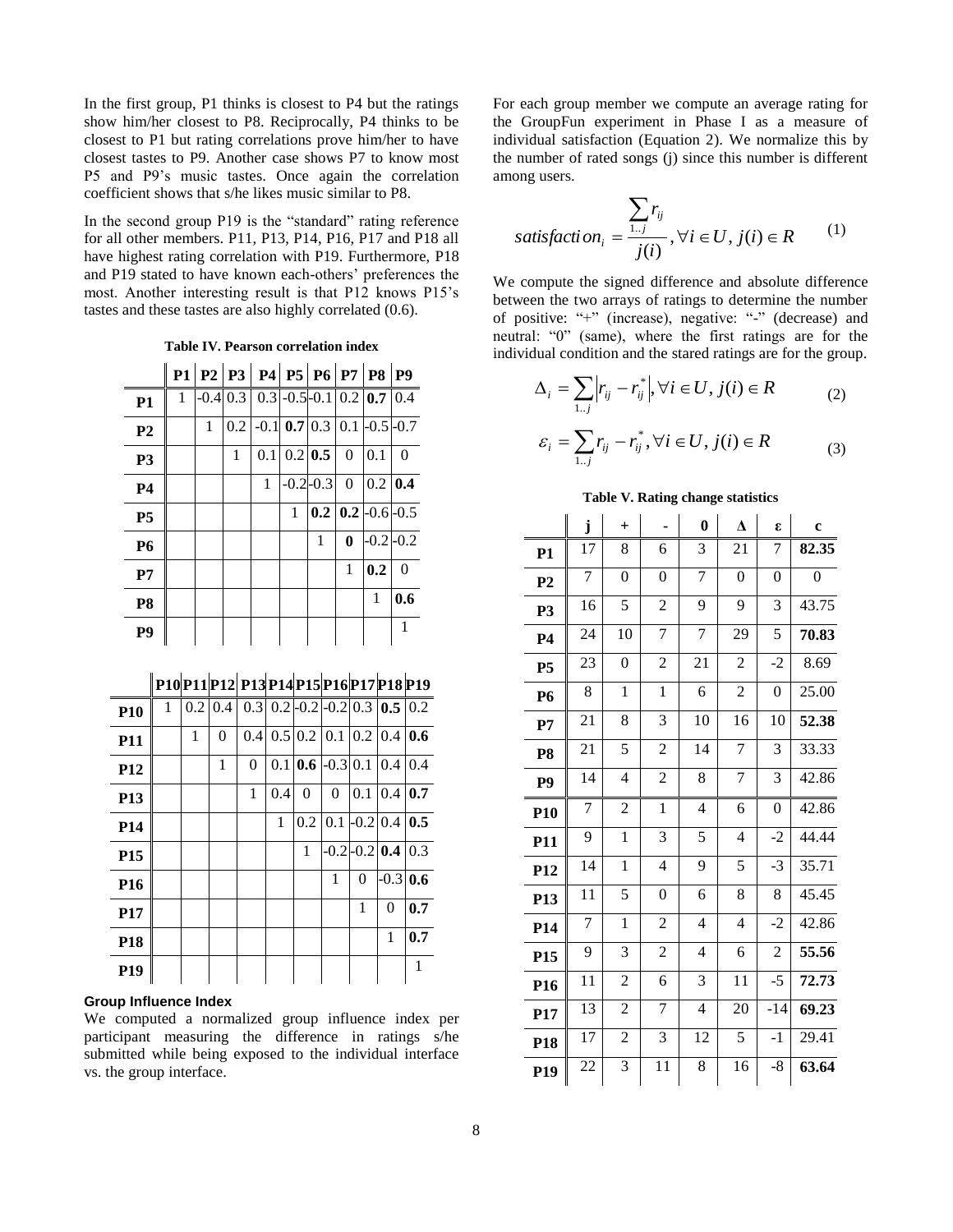In Table IV we denote the following:

- Avg i: average rating for the individual interface;
- Avg g: average rating for the group, eye-tracking interface;
- j: number of songs in both interfaces divided into 3 categories: "+", "-" and "0";
- +: number of positive changes increase of ratings;
- -: number of negative changes decrease of ratings;
- 0: number of neutral changes ratings are kept the same;
- Δ: absolute rating difference;
- ε: signed rating difference;
- c: change rate percentage.

One first observation is that participants did indeed change their ratings at a very high rate. If we sum the "+" and "-" columns it yields a higher number of changed ratings than non-changed ratings from column "0".

Both  $Δ$  and ε help understand the variations of ratings. The minus sign correspond to a decrease of ratings compared with the individual interface used as baseline. However, this decrease corresponds to a small variation in rating difference whereas the increase corresponds to a large variation.

Another result is that members in the first group have achieved about the same satisfaction in both conditions whereas in the second group 8 out 10 members have improved their ratings overall.

Across all participants we measure an average group influence rate of 45.32% - average of all 19 c-values. Overall, the more songs people rate the higher the group influence and social alignment - the bold percentages from the right column mark group influence higher than 50%.

We consider the following 2 functions:

$$
\overline{r}_i = \frac{\Delta_i}{j(i)}, \forall i \in U, j(i) \in R
$$
\n(4)

$$
\eta_{i} = \frac{\sum_{1..j} (\#r_{ij}^{+} + \#r_{ij}^{-})}{\sum_{1..j} (r_{ij}^{+} + r_{ij}^{-} + r_{ij}^{0})}, \forall i \in U, j(i) \in R
$$
 (5)

The first one computes the average rating difference (on a 1 to 5 scale) for the absolute rating difference whereas the second one is an index measuring the number of rating changes vs. the total number of ratings. The variable from Equation 5 is our normalized group influence index.

The results from Figure 11 show the difference for the group interfaces compared with the ratings recorded in GroupFun (Equation 4). This chart allows us to recognize, on one side, participants who changed their ratings the most: P1, P2 in the first group and P17, P16 and P10 in the second (higher than a score of 0.8 of 5 on average, per song) and, on the second one, participants who did not change almost at all their preferences: P2, P5, P6 and P8 in Group1 and P18, P12 in Group2 (lower than a score of 0.4 of 5 on average). Noticeably, participant 2 didn't change any of his ratings for the 7 songs he previously rated! To understand this change we correlate the group influence index with eye-tracking data in the following section.



**Figure 11. Rating difference per participant for both groups**



**Figure 12. Group influence index for each participant**

As it can be inferred from Figure 12 the change rate for both groups is very high suggesting that individuals were strongly influenced by their friends' ratings. An average η for Group1 is **0.4** and for Group2 **0.5**. Indeed social influence in the second group is more homogenous given the groups higher connectivity compared with the first group (Figure 4) in which some participants tended to have a strong preference which they care about and would not adapt to the group decision. In the next section we compare this explicit group influence with the objective eye-tracking correspondences measuring the other members which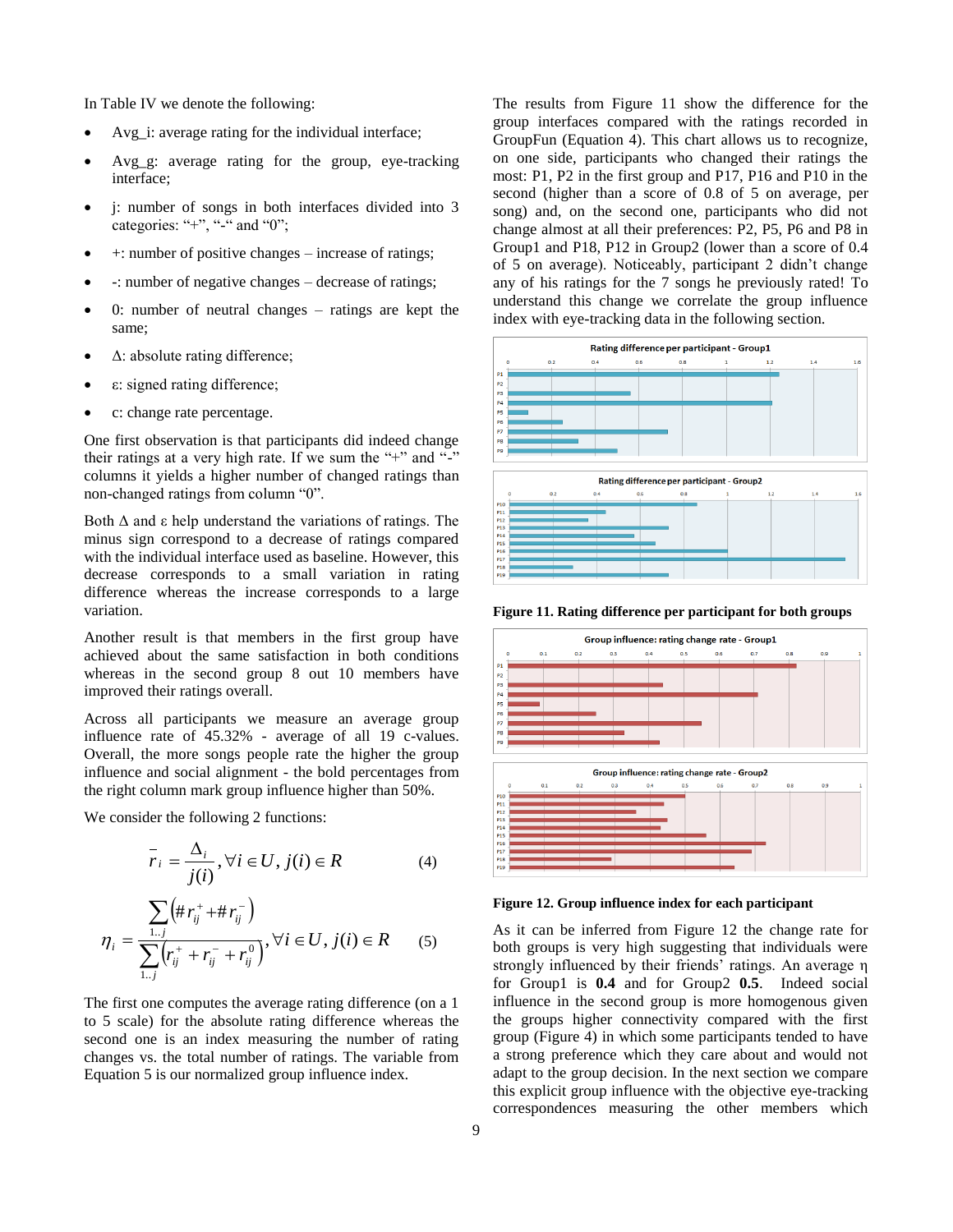participants paid most attention to. Our data suggests that individuals do not have fixed preference values that they stick to but they adapt to group suggestions.

# **Group Distance and Eye-gaze Correlation**

In order to have a deeper understanding of group influence we correlate subjective results from familiarity and trust measurements with eye-tracking data. First, we compute an average between familiarity and trust for each participant with respect to other group members and then we normalize this into a value between 0 and 1 based on the total familiarity and trust one submitted. Secondly, we extract horizontal correspondences from each interface and count the number of times one participant looked at all other members. We obtain 0 or 1 values for each interface and for each other member which we aggregate into a total score per participant: some members have a clearer eye-gaze than others thus we normalize again these values into a 0 to 1 number. Next, we draw correlations between the normalized combined familiarity and trust group distance and the eye-tracking social distance. We obtain very high correlation scores for the following participants: P1  $(c1=0.668)$ , P5  $(c5=0.622)$ , P6  $(c6=0.842)$ , P8  $(c8=0.682)$ , P9 (c9=0.847), P11 (c11=0.79), P12 (c12=0.69), P14  $(c14=0.769)$ , P18  $(c18=0.802)$  and P19  $(c=0.936)$ . These results prove that the implicit social relationships in the group are well reflected by the eye-tracking gaze: participants look more at the people they trust and are more familiar with their tastes.

However, when computing the correlation between the normalized group influence index (Figure 12) and the eyegaze social distance we obtained no significant value: 0.008. Even when we normalized the social distance for each group taking into account the precision of the eyetracker we get a negative correlation of -0.153.

Nevertheless, despite the fact that this quantitative analysis does is not very useful in evaluating the overall correspondence between the implicit group characteristics and the explicit ones, we focus on more detailed, quantitative view by correlating familiarity and trust networks with the eye-gaze horizontal associations per participant. Indeed, we report a mediation effect between the gaze data and the group influence index: the more tighter the familiarity and trust relationships between a participants and other members are the more s/he follows those other members' preferences. High familiarity and trust values correspond to high eye-gaze values per participant, e.g. P1 (P4 – maximum familiarity index of 2 and 13 eye-gaze out of 24, P2 (P5 – maximum familiarity index of 4 and 11 eye-gaze correspondences), P5 (8/4), P6 (12/3), P7 (12/2), P9 (15/4), P10 (11/4), P11 (23/3), P12 (17/3), P14 (9/4), P18 (9/2), P19 (15/4).

When computing symmetry relationships, i.e if participant Pi often looks at Pj, does also Pj also looks at Pi?, we notice that familiarity and trust symmetry guarantees to a certain extent the eye-tracking correspondences. For instance: P1 is most familiar with and trust P4 most. P4 also is most familiar and trust P1's tastes. The eye-tracking data comes in support of this: P1 identified P4 13 times out of 24 interfaces. However, P4's eye gaze was very poor and we could not detect any correspondence made with P1.

In the second group P18 and P19 are familiar and trust each-other more than other group members. P18 looked at P19 ratings 9 times out of 24 (most compared with other members) while P19 followed P18's preferences 15 times. This analysis is very useful for the study of explicit group influence. One important challenge is that group relationships involve more than 2 individuals and computing symmetry among a larger number of participants is hard problem involving other factors such as attention, precision and interest.

An extension of this type of analysis is transitivity: if participant A has a strong social relationship with B and B is most familiar and trusts C then does the social graphs and eye-tracking data support the relationship between A and C?

# **ADVANTAGES AND LIMITATIONS**

This study represents a new approach to the study of group influence by incorporating objective eye-tracking data rather than users' subjective perceptions. It stands out with respect to other advancements in the study of group influence through the following key strengths:

- 1. It compares subjective evaluation with objective data measurements;
- 2. It uses an extensive dataset of eye-tracking fixation points;
- 3. It is based on group selected preference instead of external data;
- 4. It defines a group influence index based on group alignment useful for understanding individual preference variations and alignment.

Main limitations are due to the relatively small number of participants, the interfaces presented to them and the eyetracker's precision. For example, for some songs, users did not spend enough time to analyze the interface but they proceeded to state a rating immediately after hearing the song. In other cases users simply liked the songs played to them on the iPod and browsed only for curiosity their friends' ratings explicitly mentioning that they were not influenced at all by them but by the quality of music.

We considered each songs uploaded by our participants to be equally important whereas some of the songs might be liked by an overwhelming majority of people whereas others might be totally inappropriate for a party. We minimized this effect through our selection of the 24 songs out of the 39 and, respectively 47.